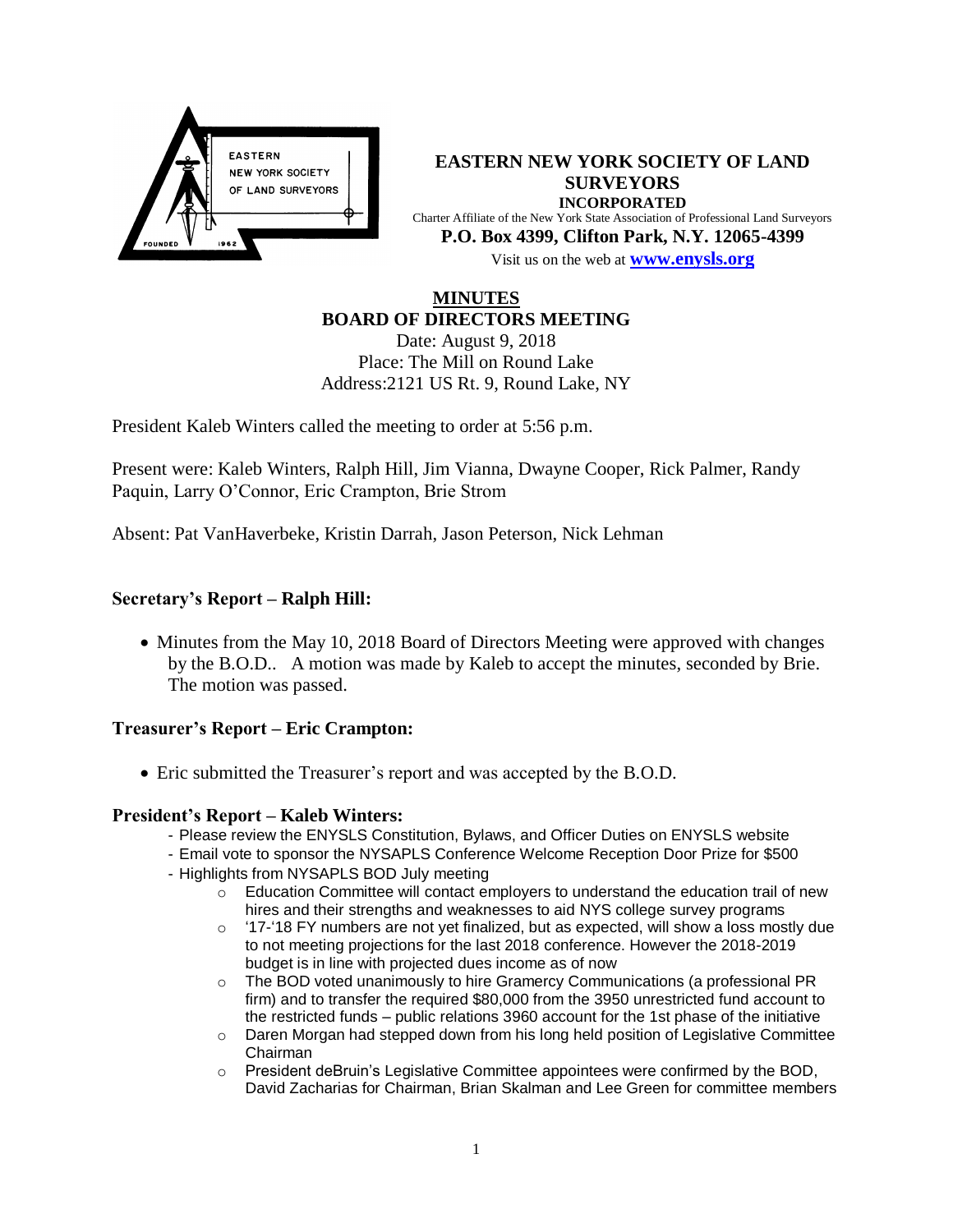- $\circ$  David Zacharias stepped down from his seat on the Minimum Technical Standards Committee (MTS) and Jim Vianna was appointed to fill the seat in an effort to continue striving for regional diversity on the MTS Committee as requested by ENYSLS
- o Heather Schultz (formerly Firetog) has been with NYSAPLS HQ for five years now
- $\circ$  1208 dues renewal notices sent and about 850 members have paid their dues, 300 invoices sent to ex-members to encourage them to rejoin
- $\circ$  Conference Committee is working on finalizing the four year contract with the Turning Stone Casino due to the switch in venues for 2020 from Lake Placid to Turning Stone
- $\circ$  Constitution and Bylaws Committee reviewed the suggested amendments from the Membership and Ethical Practices Committees. The committee is asking the regionals to review the suggested changes at their local meetings for feedback. The amendments will be voted on at the Annual meeting in January by members. Stay tuned for more information.
- o Task 5.3.3 of the Strategic Plan was reviewed, "NYSAPLS board recognizes that inactive regions have an adverse effect on decision-making of the board due to numbers required for meeting quorum. Review possible edits or amendments to bylaws that don't exclude inactive regions but resolve the issue as it pertains to the board" the committee identified three major issues they felt necessary to receive board feedback on before addressing this task: Inactive regions and their effect upon voting, Regions that have overlapping membership areas and the fairness in voting, and Regionals that do not currently accept new members
- The committee plans to review their second strategic task (5.4.3) during their next meeting, which involves exploring the possibility of appointing at large members to the Board of Directors (BOD) for representation.
- $\circ$  Ethical Practices Committee submitted a written report summarizing all of the cases it has reviewed since the committee's inception in 2016. The report to the BOD states the case numbers and the charges alleged in each case along with a brief description of the outcome or current state of the case. The committee has reviewed 16 cases in all, and 5 so far in 2018. The committee has written an article for the *Empire State Surveyor* (ESS) magazine regarding what it has discovered through reviewing these cases in the hopes of bettering our profession. The article will be in the September issue of ESS.
- o Minimum Technical Standards Committee is focusing on researching other state standards as they craft the language for NY. The committee is also gathering all the existing laws and statutes pertaining to land surveying in New York to review and be in alignment with when drafting the standards. The committee suggests that NYSAPLS create a reference page on our website with links to the documents for NYSAPLS members to have access to.
- $\circ$  LSPAC has a current balance of \$3,454.23. they have received 20 donations totaling under \$1,000 since the dues invoices were mailed in June. The LSPAC paid out \$3,300 in contributions so far in 2018. The committee is meeting later in the fall to discuss fundraising efforts.
- o Membership Committee has made its submission to the Bylaws committee for rewording of the student membership definition. The committee will be reviewing member benefits at its next meeting in August
- $\circ$  NSPS Committee reported NYSAPLS received a letter from NSPS stating that they are seeking support for a potential upcoming vote on a \$10 dues increase for NSPS members at either the Fall or the Spring meeting. The BOD voted to accept the upcoming dues increase.
- o Nominations and Awards Committee urges members and regionals to submit nominations for the upcoming Pillars of Excellence Awards.
- o Young Professionals Committee is ready to present a CE course at regional meetings. A handout advertising the course was distributed to the directors. The committee is also working on a letter of communication to students and possible associate members to explain the benefits of membership. In addition, the committee is discussing ideas on how to bridge the gap between young professionals and seasoned professionals.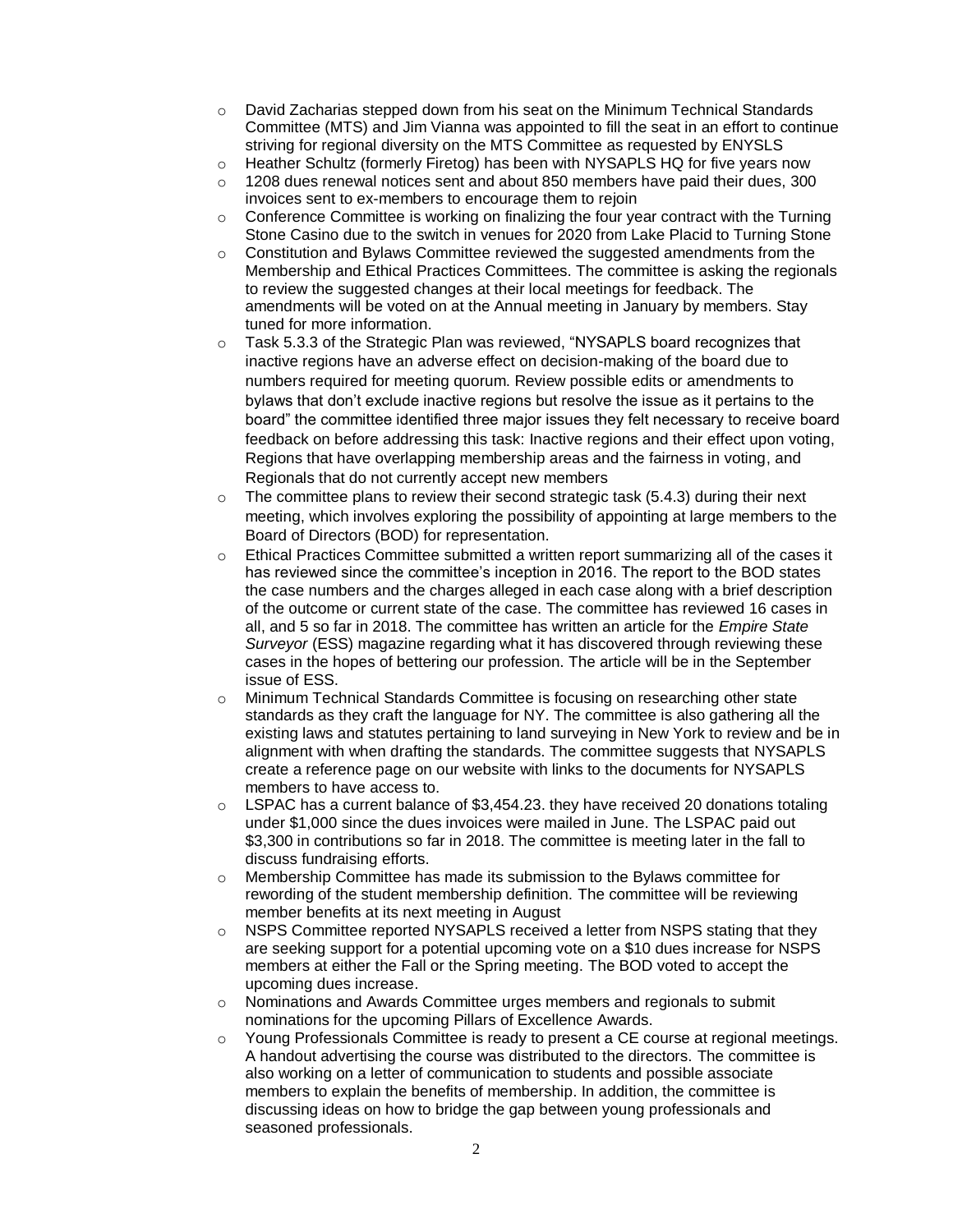o Daren Morgan was nominated for an Honorary NYSAPLS Membership

## **Executive Vice President's Report –Randy Paquin:**

- Colvin Crew Recovery on Limekiln Lake in Inlet on Saturday August 18<sup>th</sup> (Contact Jeff Storey at 607-835-6361 or [jasadks@gmail.com](mailto:jasadks@gmail.com) for more information)
- Highlight from NYSAPLS BOD July meeting
	- $\circ$  "Colvin Crew" requesting donations as their current reserve balance is only \$400. The "Colvin Crew" has an annual operating balance of approximately \$200 per year. NYSAPLS urged regionals to consider a donation. (NYSAPLS Executive Board voted to donate \$100 to the Colvin Crew). Regionals who wish to donate can contact camp clerk, Michael Webb
- **-** Rick Palmer added that all 442 Colvin field books have been scanned and are being transferred to the State Archives

## **Vice President's Report – Jim Vianna:**

- Don Carpenter membership status
	- $\circ$  to be a life member he would need to make his license in-active, as he is currently licensed through 10/31/2020. But if he does not want to, we can nominate him for Honorary Membership – which is "An individual who by reason of outstanding devotion and contribution to the profession of Land Surveying is nominated by a regional association for consideration by the NYSAPLS Board of Directors. An Honorary Member shall have a special Presidential award presented at the annual conference."
	- $\circ$  An honorary membership would also allow him to be a member, without paying dues, and he would not have to give up his license.
- Jim Church, Director of Strategic Initiatives of Questar III BOCES will be presenting at our September meeting at The Factory Eatery & Spirits, 20 Prospect St, Ballston Spa, NY 12020
- SHS 2018 Rendezvous in New Orleans, Louisiana from September 9 12

# **STANDING COMMITTEES:**

Constitution & By-laws: Larry O'Connor, Bill Schraa, Ralph Hill and Randy Paquin: N/R Continuing Education: Jody Lounsbury, Chuck Lent and Larry O'Connor: N/R Ethics: Jim Vianna, Jeff Ostertag and Kevin Rounds: N/R Finance: Bill Darling and Chris Czerw: N/R Legislative: Larry O'Connor: N/R Program: Randy Paquin, Larry O'Connor: N/R Public Relations: Jody Lounsbury, Brie Strom: N/R Scholastic Development: Kristin Darrah and Randy Paquin: Randy would like to interview the candidates this year Business Practice & Technical Information: Chris Czerw: N/R